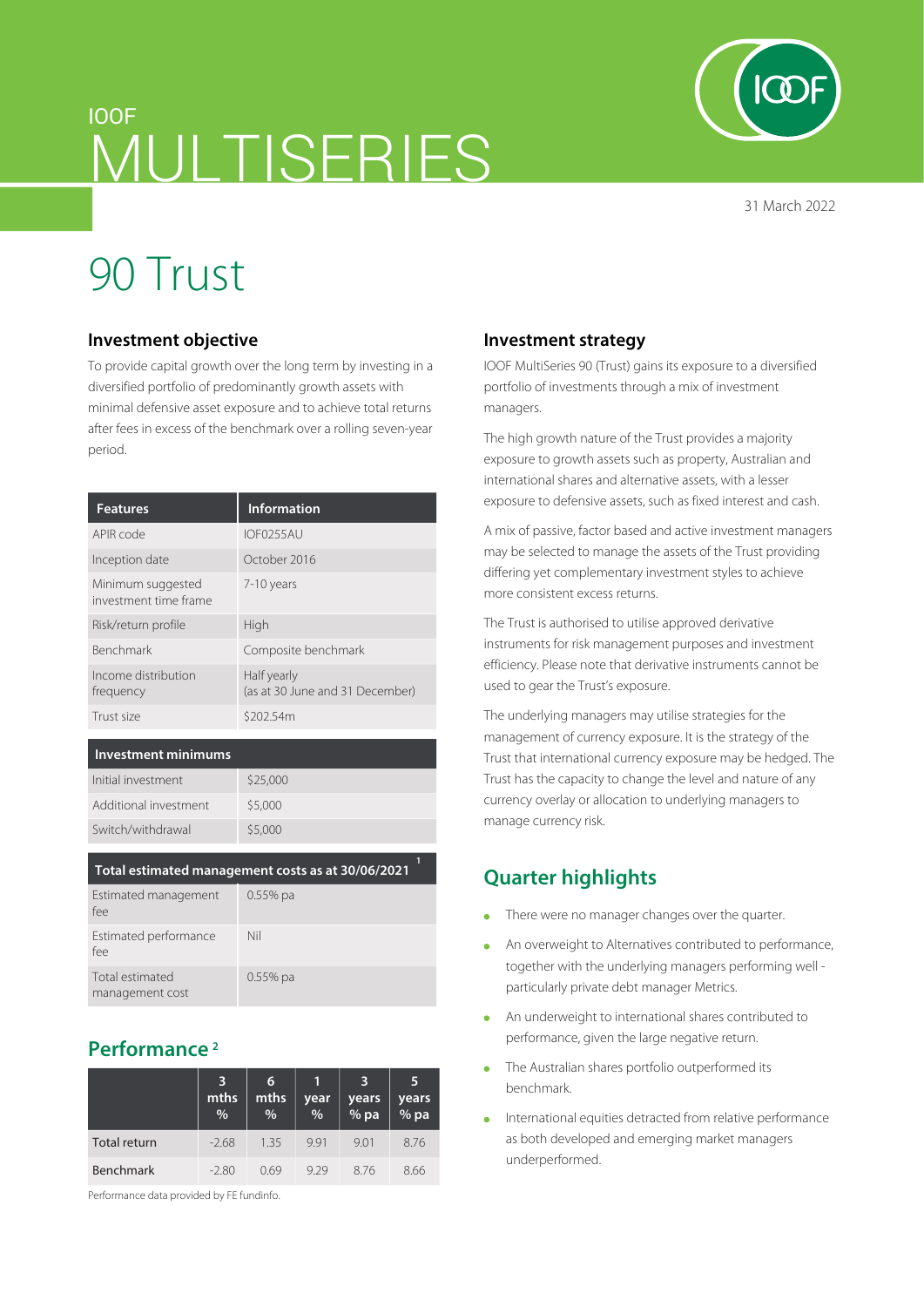## **Manager weightings**

| <b>Asset class</b>                | Investment manager/s strategy                                     | Manager style/strategy description                                     | Asset<br>allocation<br>$\%$ |
|-----------------------------------|-------------------------------------------------------------------|------------------------------------------------------------------------|-----------------------------|
| Australian shares                 | Acadian Asset Management (Australia) Limited                      | Small companies                                                        | 2.49                        |
| Australian shares                 | AllianceBernstein Investment Management<br>Australia Limited      | Concentrated value                                                     | 3.46                        |
| Australian shares                 | <b>IOOF OuantPlus</b>                                             | Enhanced passive                                                       | 4.58                        |
| Australian shares                 | Northcape Capital Pty Ltd                                         | Quality                                                                | 4.02                        |
| Australian shares                 | Quest Asset Partners Pty Limited                                  | Fundamental quality and growth                                         | 4.41                        |
| Australian shares                 | The Northern Trust Company of Hong Kong<br>Limited                | Ouantitative multi-factor                                              | 10.64                       |
| Australian shares                 | Transactional cash (IOOF Investment Services<br>Ltd               | Transactional cash                                                     | 0.08                        |
| International shares              | Alphinity Investment Management Pty Ltd                           | Quality with earnings leadership                                       | 3.52                        |
| International shares              | Brown Advisory Limited                                            | Global quality growth                                                  | 2.82                        |
| International shares              | Challenger Limited                                                | Index plus a margin                                                    | 12.52                       |
| International shares              | William Blair Investment Management                               | Quality at reasonable prices (emerging<br>markets)                     | 1.18                        |
| International shares              | TT International                                                  | Growth at reasonable prices (emerging<br>markets)                      | 1.33                        |
| International shares              | Neuberger Berman Australia Pty Limited                            | Emerging quality growth (emerging<br>markets)                          | 1.37                        |
| International shares              | Berkeley Street Asset Management                                  | Small cap quality growth (emerging<br>markets)                         | 0.73                        |
| International shares              | Royal London Asset Management                                     | Intrinsic value                                                        | 6.37                        |
| International shares              | Vaughan Nelson Investment Management                              | SMID cap value                                                         | 1.97                        |
| International shares              | Vontobel Asset Management Australia Pty Ltd                       | High quality growth at sensible prices                                 | 3.75                        |
| International shares              | Transactional cash (IOOF Investment Services<br>Ltd)              | Transactional cash                                                     | 0.29                        |
| Australian property               | Direct Property (IOOF Investment Services Ltd)                    | Core                                                                   | 4.26                        |
| Australian property               | Macquarie Investment Management Limited                           | Passive listed Australian property<br>securities                       | 2.51                        |
| International property            | Macquarie Investment Management Limited                           | Passive listed global property securities                              | 2.66                        |
| <b>Alternatives</b>               | AllianceBernstein Investment Management<br>Australia Limited      | Absolute & multi-strategy                                              | 1.39                        |
| Alternatives                      | Invesco Australia Limited                                         | Absolute & multi-strategy                                              | 2.26                        |
| Alternatives                      | Macquarie Investment Management Limited                           | Passive listed global infrastructure                                   | 2.71                        |
| Alternatives                      | Metrics Credit Partners Pty Limited                               | Australian senior secured corporate, real<br>estate and mezzanine debt | 10.72                       |
| Australian fixed interest         | Ardea Investment Management                                       | Diversified fixed income and total return<br>Australian fixed income   | 1.06                        |
| Australian fixed interest         | Janus Henderson Investors (Australia) Funds<br>Management Limited | Active Australian fixed interest                                       | 0.72                        |
| Australian fixed interest         | Metrics Credit Partners Pty Limited                               | Australian corporate loans                                             | 0.66                        |
| Australian fixed interest         | Western Asset Management Company                                  | Australian bonds                                                       | 0.65                        |
| Australian fixed interest         | Transactional cash (IOOF Investment Services<br>$Ltd$ )           | Transactional cash                                                     | 0.12                        |
| International fixed<br>interest   | Brandywine Global Investment Management,<br>LLC                   | Top-down, value-driven                                                 | 1.16                        |
| International fixed<br>interest   | Invesco Australia Limited                                         | International core fixed income                                        | 1.51                        |
| International fixed<br>interest   | Stone Harbor Investment Partners LP                               | Emerging markets debt                                                  | 0.36                        |
| International fixed<br>interest   | Western Asset Management Company                                  | Global high-grade multi-asset credit                                   | 0.34                        |
| Cash and short-term<br>securities | IOOF Investment Services Ltd                                      | Short-term money market securities                                     | 1.38                        |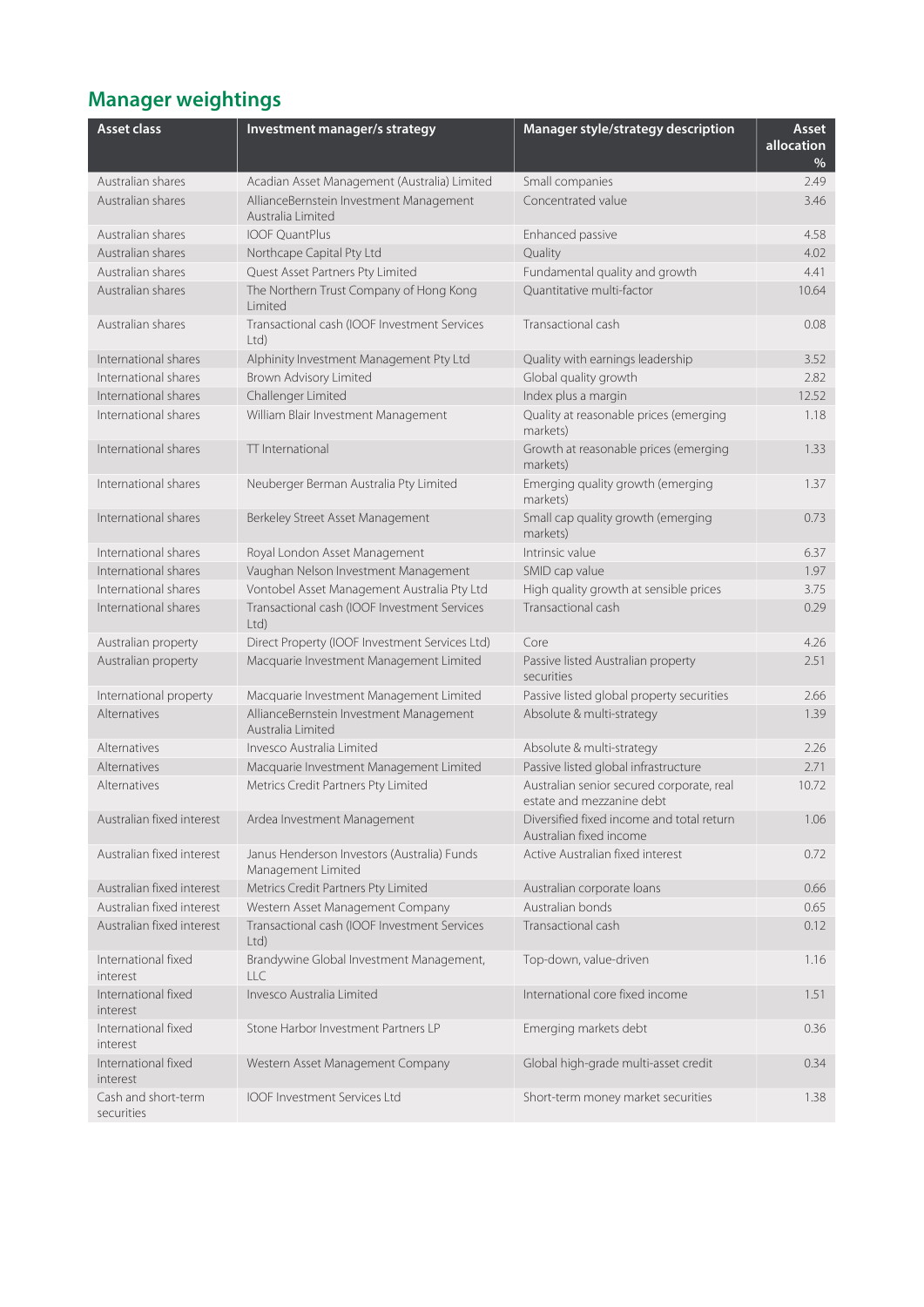### **Asset allocation range**

| Asset class                    | Asset<br>range |
|--------------------------------|----------------|
| Cash and short-term securities | $0 - 15%$      |
| Diversified fixed interest     | $0 - 20%$      |
| Alternatives                   | $0 - 25%$      |
| Property                       | $0 - 25%$      |
| Australian shares              | $15 - 40%$     |
| International shares           | 25-50%         |

### **Top holdings - Australian shares 3**

| <b>BHP Group Ltd</b>                            | 2.59% |
|-------------------------------------------------|-------|
| Commonwealth Bank of Australia                  | 1.58% |
| National Australia Bank Limited                 | 1.41% |
| CSI Limited                                     | 1.29% |
| Transurban Group Ltd.                           | 1.05% |
| Macquarie Group Limited                         | 1.04% |
| Australia and New Zealand Banking Group Limited | 0.69% |
| Westpac Banking Corporation                     | 0.65% |
| Woolworths Group Ltd                            | 0.62% |
| <b>Telstra Corporation Limited</b>              | 0.59% |

### **Top holdings - International shares**

| Microsoft Corporation           | 1.64% |
|---------------------------------|-------|
| Apple Inc.                      | 1.04% |
| Amazon.com, Inc.                | 1.02% |
| UnitedHealth Group Incorporated | 0.69% |
| Alphabet Inc. Class A           | 0.64% |
| Visa Inc. Class A               | 0.52% |
| Alphabet Inc. Class C           | 0.49% |
| <b>NVIDIA Corporation</b>       | 0.44% |
| Nestle S.A.                     | 0.42% |
| Mastercard Incorporated Class A | 0.38% |

#### **Asset allocation**



### **Actual versus target asset allocation**